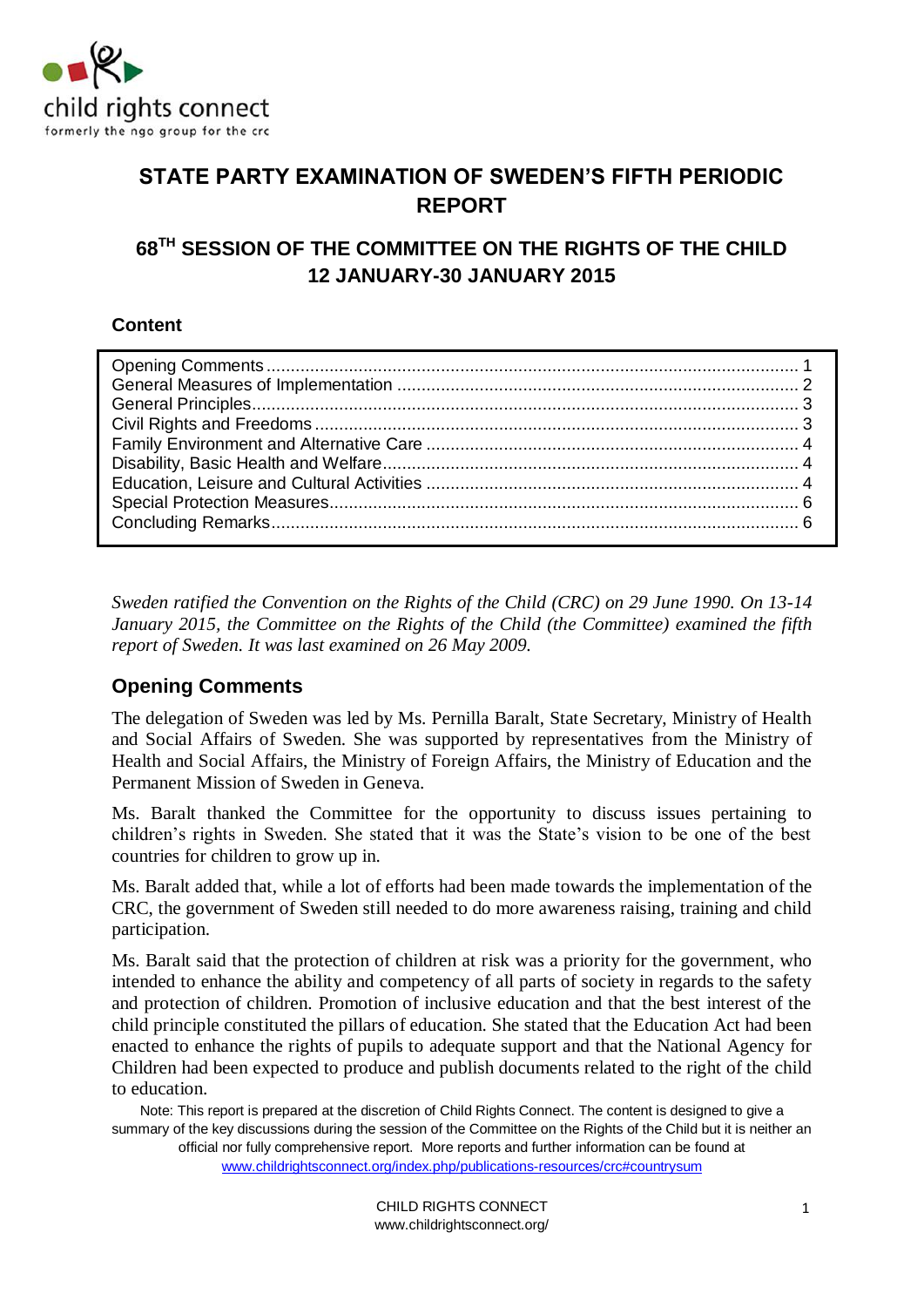<span id="page-1-0"></span>Ms. Baralt concluded by reminding the Committee that Sweden had been the first State to ban corporal punishment on children.

Mr. Hatem Kotrane and Mr. Peter Guran, the Country rapporteurs for Sweden, thanked the delegation and highlighted that Sweden was one of the few State parties presenting a fifth periodic report. They noted that a huge majority of children and adolescents grew up with guaranteed health, education and respect for their rights and he hoped that these rights would continue to be extended. However, they looked forward to discussing with the delegation about some pending challenges.

# **General Measures of Implementation**

### *Legislation*

The Committee noted that the CRC did not have primacy over the Constitution and asked whether all Swedish legal texts where in line with the CRC. The delegation responded that a general survey had been conducted which showed that the national legislation was generally in compliance with the provisions of the CRC. The delegation added that the State was operating under the principle of self-governance and that it was ultimately the role of municipalities to ensure that local policies and regulations were in accordance with the provisions of the CRC. The Committee also inquired on the State party's intent to ratify the third Optional Protocol to the CRC on a Communication Procedure. The delegation answered that the decision on the ratification of the third optional protocol was yet to be taken.

### *Dissemination and training*

The Committee asked whether the previous Concluding Observations had been translated into Swedish and had been made accessible to children and other relevant stakeholders. It also expressed concern about children's limited knowledge of the CRC and the lack of training in child rights for people working in municipalities. The delegation said that the Concluding Observations had not been translated and reassured that they would be translated soon and disseminated among the key actors. This would assist children in understanding them fully. The delegation highlighted the importance of awareness raising and stated the government's commitment towards education and training on child rights, including how children should be treated.

#### *Cooperation with civil society*

The Committee inquired about the participation of non-governmental organisations (NGOs) in the deliberations concerning the direct application of international treaties in domestic legislation. The delegation assured that the government had reviewed all the Concluding Observations with NGOs and had made a priority to further discussed said recommendations with the different civil society organisations

#### *Budget*

The Committee asked how much of the national budget was allocated to the realisation of children's rights. The Committee welcomed the inter-sectorial investments in children's rights but was concerned by the lack of specific budget lines for children's rights. The delegation explained that the municipalities had the responsibility of determining the most appropriate allocation of resources based on the local context.

The Committee asked whether the impact of budgetary decisions on the rights of the child was assessed before their implementation and if this was mandatory, as it was the case for women's rights. The delegation responded that in regards to child impact assessments, it was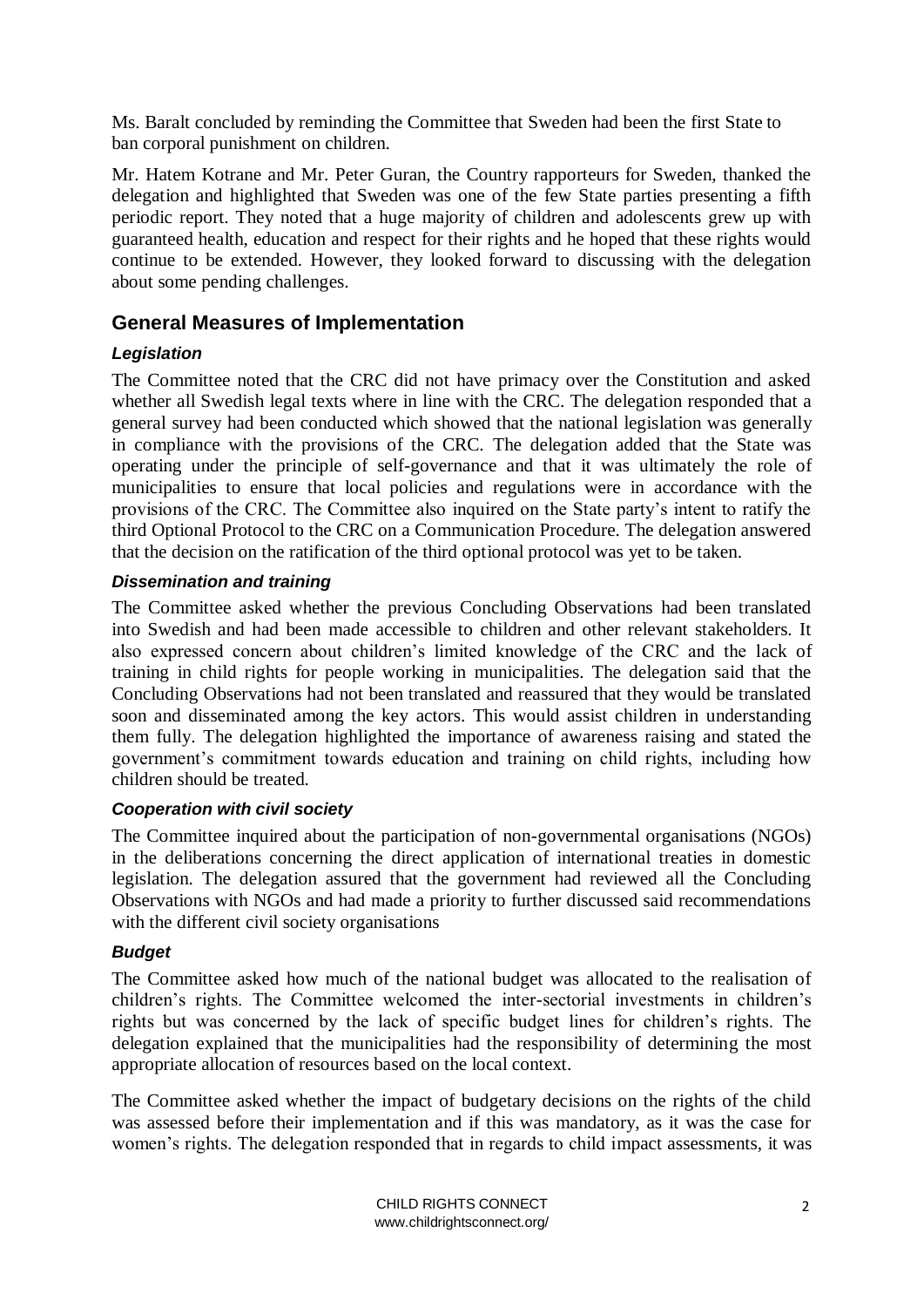not mandatory to assess government budgetary decisions but that it was an increasingly common practice that provided the government with better grounds for decision-making.

<span id="page-2-0"></span>The Committee expressed concerned about the disparities between municipalities in terms of services and asked clarification on the equalisation system implemented by the Ministry of Finance. The delegation explained that municipalities provided most of the welfare services. However, education was of competency of national legislation and authorities in order to ensure equality throughout the nation.

# **General Principles**

### *Non – discrimination*

The Committee expressed concern about the increase in racial discrimination against minorities, refugee, migrant, in particular children of African descent, and children with disabilities. The Committee highlighted that the term race had been taken out from the law combating racial discrimination and noted that political parties supporting racial discrimination had recently gained more seats in the Parliament. The delegation reassured the Committee that awareness raising programmes had been implemented in schools and on the Internet. These included issues such as racial discrimination, xenophobia, afrophobia (which would be the priority for the Ombudsman in 2015) and bullying, including cyber-bullying. The delegation also mentioned the national strategy to promote LGBT rights and the national strategy against islamophobia. 56 per cent of teachers asked for and were provided with training on the prevention of cyberbullying. However, 44 per cent of schools still lacked practices against harassment on the Internet, even though materials and tools on online harassment were available online for teachers.

The Committee asked if there was any baseline research on discrimination and racism that would allow understanding the extent of the problem. The delegation responded that research had been conducted, including by the cyber national agency, and that it would provide with more data later on.

#### *Best interests of the child*

The Committee expressed concerns about the principle of the best interest of the child not being well understood by the legislators and the judiciary. It asked what was being done to increase the understanding of the principle. It also asked if the best interestwas the prevailing consideration for all legislative and administrative measures related to children. The delegation explained that the interpretation and implementation of the principle of the best interest of the child was challenging and welcomed the Committee's General Comment on this subject. The General Comment had been used to amend the Social Services Act and had been included in the New Patient Act that was enacted in 2015 to strengthen the position and the rights of the child patient. Measures such as coercion of children could only be undertaken if they were in the child's best interest. The principle was also explicitly mentioned in the Alien Act, based on which the Immigration Board had developed a common policy and child impact assessment to determine the best interest of children seeking asylum.

#### *Right to be heard*

<span id="page-2-1"></span>The Committee raised children's concerns about student councils not being mandatory in every school as a way to help setting minimum standards for schools. It also asked how the right of the child to be heard was guaranteed in schools and municipalities. The delegation explained that child participation was a big challenge and the government was aware of it. The delegation explained that there were regulations regarding students' participation. However it was not mandatory to have a student council. The delegation added that the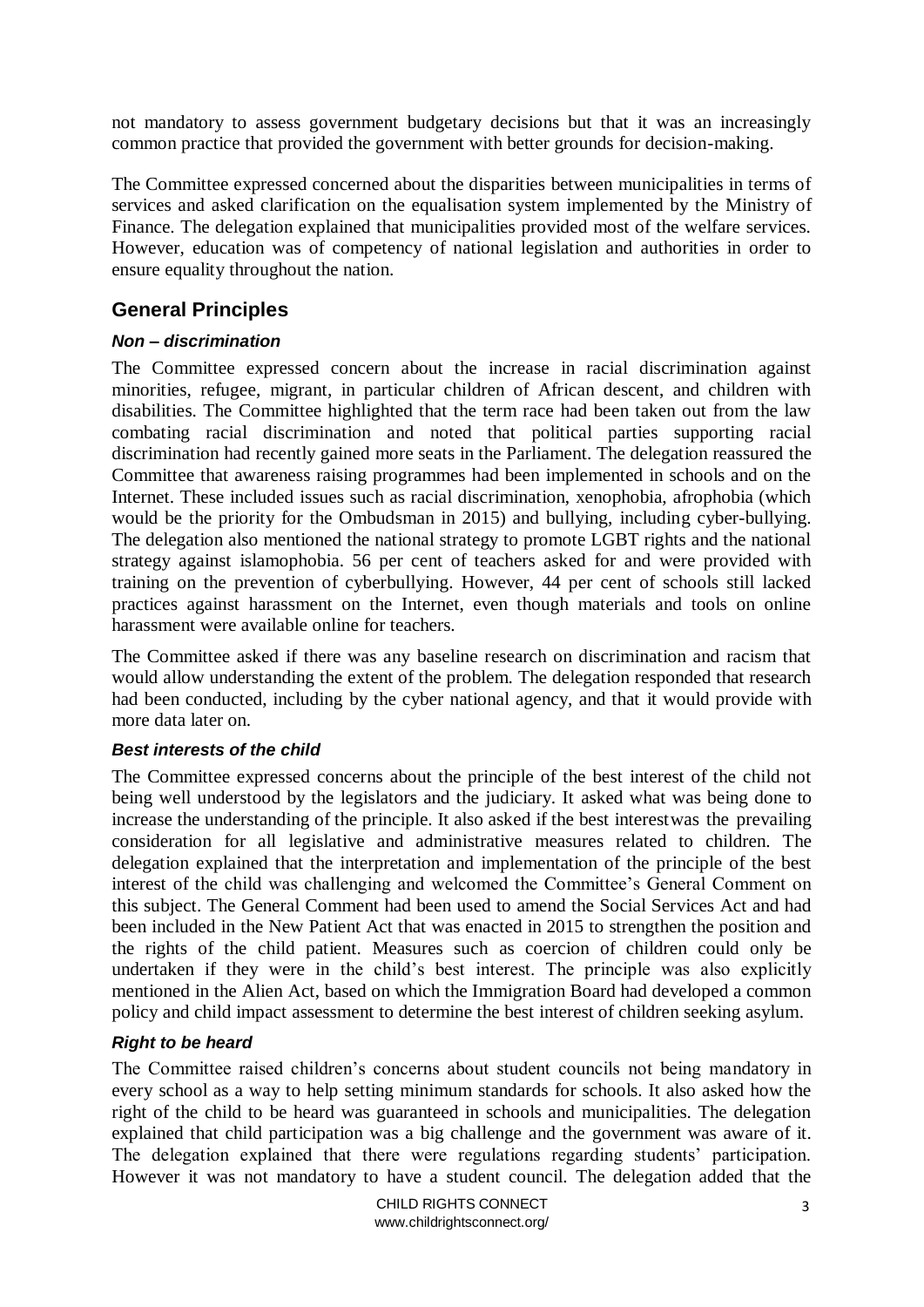government was working with children, the office of the Ombudsperson for children and various organisations, and was undertaking inquiries and assessments on how to take the process forward and ensure that the voices of children were properly heard.

# **Civil Rights and Freedoms**

#### *Forced Marriage and Honour Violence*

The Committee expressed concerns about honour related violence and oppression from parents and siblings. It also expressed concerns about forced marriage and asked what measures were taken to address these issues. The delegation answered that a National Skill Team had been created to address the issues of honour related violence and forced marriage. It added that a guide for supporting and rehabilitating young people placed in homes or foster care had been produced. Training was also provided to the police to enable them to conduct the best possible investigation and give protection to the victims. Information campaigns were also conducted by the police targeting schools.

## <span id="page-3-0"></span>**Family Environment and Alternative Care**

#### *Family Support*

The Committee asked whether specific programmes were put in place to ensure that fathers were more involved in the lives of their children. The delegation explained that researches had been conducted and the information gathered showed that parenting was extremely important to Swedish men and that more of them were using the parental leave granted to them. The delegation added that, in order to improve the equal use of the parental leave by women and men, a number of measures had been undertaken including 90 days of parental leave for both parents.

<span id="page-3-1"></span>The Committee asked the delegation for information on the support provided to the children of incarcerated parents. The delegation explained that children of incarcerated parents were able to have a relationship with their parents through visits, home leave, phone calls and letters. The question of whether the use of Internet could be authorized was being studied. The delegation added that prisoners serving longer sentences were provided with parenting training to ensure the establishment of a relationship with their families.

## **Disability, Basic Health and Welfare**

#### *Health services*

The Committee asked about the measures taken to improve the health status of children from disadvantaged groups and to abolish health inequalities in general. The delegation reported that the government aimed to eliminate avoidable health inequalities within one generation and with this in mind it had set up a national strategy and core values statement. The strategy was made up of five main axes: transparency and analysis of disparities and care and treatment, system support, strategies and actions in specific fields, support and stimulation of development of care, and dialogue with care providers.

The Committee also inquired about the children whose parents were ill. The delegation explained that, since 2010 it was made obligatory for healthcare and medical services providers to fulfil the child's need for information and explanation when parents were ill, dependent on a substance or abruptly died.

#### *Breastfeeding*

<span id="page-3-2"></span>The Committee asked for more information on the actions taken to improve the rate of exclusive breastfeeding. The delegation reiterated that the State party was very adamant to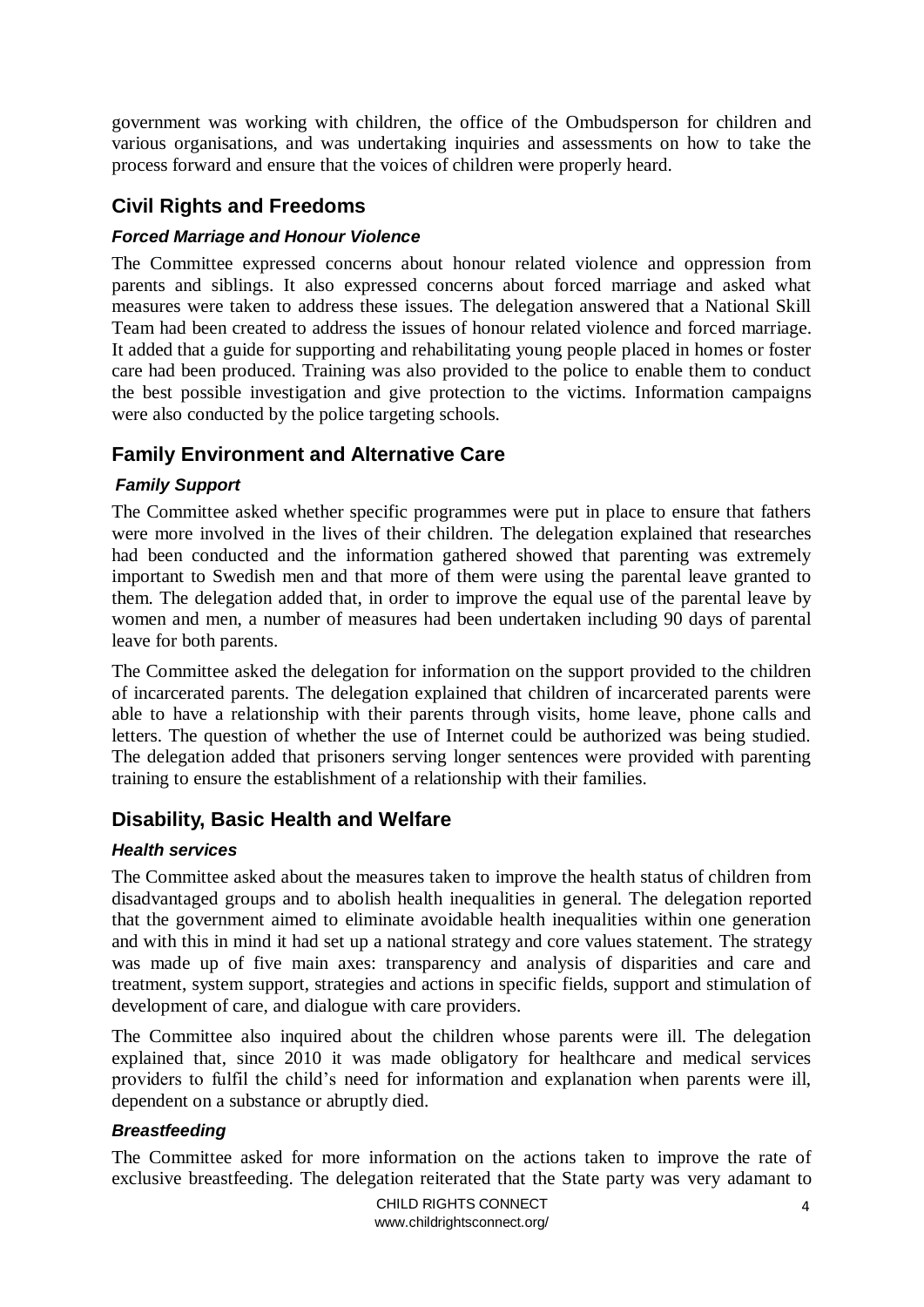support breastfeeding. As a plan of action, the National Breastfeeding Committee had been established in 2009 with the aim to promote and protect breastfeeding. The delegation added that a national strategic plan for breastfeeding had also been put in place.

# **Education, Leisure and Cultural Activities**

## *Education*

The Committee inquired about the status of education for children in the State party and also the status of the CRC in the education sector. The delegation explained that every child had an equal right to education and the education system was very inclusive. The municipalities provided education for all children, including children with disabilities. However, the choice of a particular school from the children and their families could not always be satisfied.

The Committee asked how the State party ensured equal access to education to all children. The delegation explained that, to ensure equal access to education, the State party had a system of national legislation and national implementation and also a support system of the local level. It stated that four State authorities existed to conduct the evaluation or inspection of the educational system. The National Agency for Education was responsible for the implementation and support measures for national legislation in regards to education. The National School Inspectorate was responsible for the monitoring of the educational system. The National Agency for Special Needs Education was responsible for ensuring high quality education for children with disabilities. And the Sami School Board was responsible for ensuring access to high quality education to indigenous children.

#### *Children with disabilities*

The Committee asked about the status of education with regard to children with disabilities. The delegation stated that children with disabilities, like any other children, had easy access to education. They had the right to choose school. However, municipalities had the right to refuse acceptance if accepting children with disabilities implied making significant organisational changes. The delegation also added that children with disabilities could attend schools for children with learning disabilities. Those schools were part of compulsory schools and they shared the same infrastructures. The delegation also noted that some policies had been enacted to ensure that the right to an education of children with disabilities was protected. The Swedish Disability Policy had a number of principles such as mainstreaming, equal accommodation, enabling the child to influence decisions that concerned them, and knowledge about their rights such as developing a strategy and allocating resources to raise awareness about disability and the rights of children living with disabilities to an education.

The Committee raised some concerns about the use of violence on children with disabilities in school settings. The delegation stated that children with disabilities were in a more vulnerable situation in regard to violence in school settings. The State party had taken measures to address the issue. In 2013, the government had given the National Board of Health and Welfare the task to set up national centres for combating violence in selected higher education institutions.

#### *Leisure and cultural activities*

The Committee inquired about the status of the right of children to play. The Committee had noted that children often did not have enough time to play or were discriminated against because they could not afford taking part in activities. The delegation explained that the right to play constituted a serious matter. A lot of extracurricular activities were available to children. However, children with disabilities faced discrimination in regard to the right to leisure time, play and participation in sports. The delegation reassured the Committee that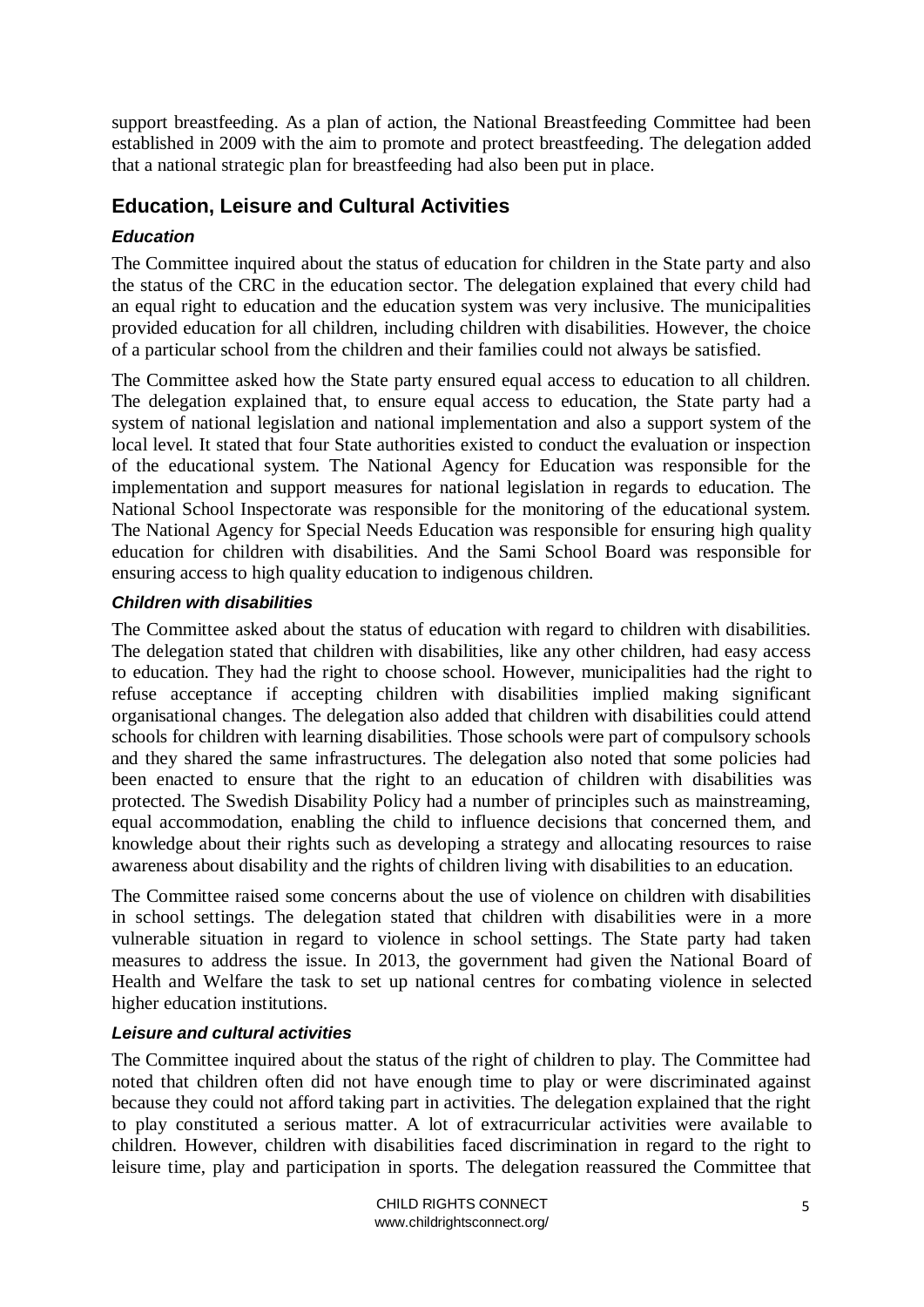measures had been taken to address the issue: in fact, over 95 per cent of libraries and 63 per cent of sport facilities were made accessible to children with disabilities; 4 out of 5 municipalities had an accessibility plan in place. The delegation added that the Leisure time support program had been put into place for children living under economic restrictions. This program enacted at the municipal level aimed to help children participate in leisure and cultural activities by lessening the costs associated with the participation in said activities.

# <span id="page-5-0"></span>**Special Protection Measures**

#### *Juvenile justice*

The Committee inquired about the juvenile justice system in place in the State party. The delegation explained that there was a comprehensive juvenile justice system in place. Children in detention had their rights protected, among which the right to challenge certain restrictions. In 2013, there had been 119 children, of whom 94 had been detained for up to 90 days and most of them less than 60 days. Special measures were implemented to reduce isolation of children in prisons and the number of psychologists had been increased. Procedural safeguards were a high priority for the government. There were instances in which children had been interrogated without the presence of defence council, but it was unknown how many. According to the law, a lawyer must be assigned to all children under the age of 18.

#### *Refugees and asylum seekers*

The Committee expressed concern about the fact that unaccompanied minors were extremely vulnerable to exploitation and trafficking, and that there were dozens of children who had disappeared form reception centres. The delegation explained that in February 2014, the government had adopted a new action for the protection of children against human trafficking, exploitation and sexual assaults, which contained measures to address the cases of unaccompanied children disappearing from reception centres.

#### *Sale of Children, child prostitution and child pornography*

The Committee was concerned about the exposure of children to sexual exploitation and inquired whether the government intended to withdraw its declaration and accept the different forms of child pornography as mentioned in the Optional Protocol on the Sale of Children, Child Prostitution and Child Pornography (OPSC). The delegation explained that Swedish legislation fulfilled the requirements of the OPSC with regard to the criminalization of child pornography offences and that the government did not intend to withdraw its declaration on article 2(c).

The Committee also raised some concern about the lack of data on trafficking and on child abuse by Swedish citizens abroad. The delegation reassured the Committee that measures would be taken to address the issue.

#### *Armed conflicts*

<span id="page-5-1"></span>The Committee asked whether there was a formal prohibition of children joining armed forces outside of the Swedish territory. The delegation explained that the government had a formal ban on the recruitment of children under the age of 15 in armed forces. The Committee firmly believed that all children should be included in the ban and that it was necessary to raise the age limit to 18 years of age.

# **Concluding Remarks**

Mr. Hatem Kotrane, the Country Rapporteur, thanked the delegation for providing answers to the questions asked by the Committee. He reiterated the fact that the Committee was aware